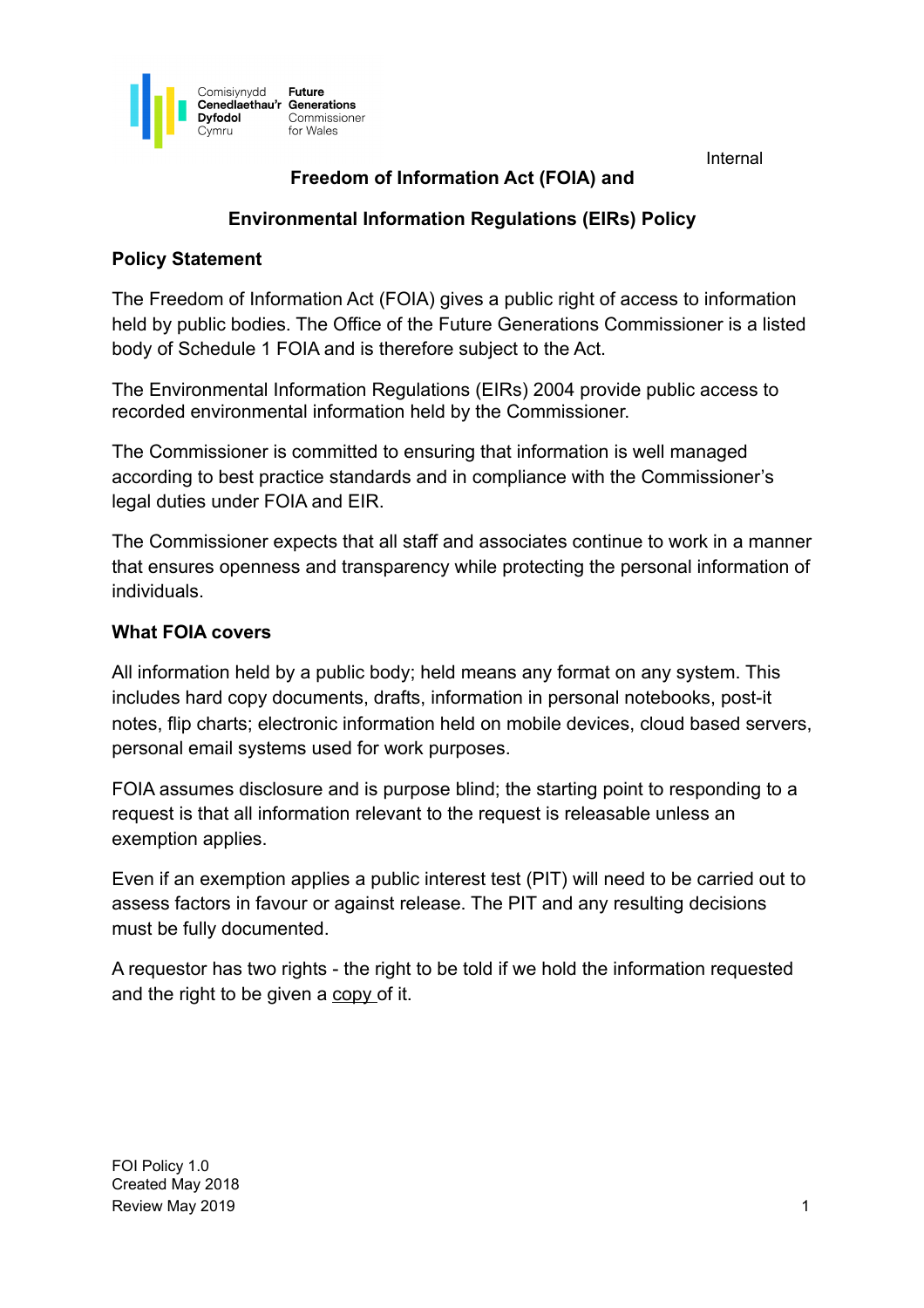

## **Handling Requests for Information: things to bear in mind**

- There is a time limit of 20 working days for sending final responses to requests. Remember that this begins as soon as a request is received by the Commission. Within this timescale we should either provide the information or explain, as fully as possible why we are not doing so.
- It is vital that you quickly establish a clear understanding of what information is being requested. If you have any doubts at all you will need to clarify the request with the requester.
- The onus is on us to help a requester to obtain the information they want.

## **Environmental Information Regulations (EIRs)**

The Environmental Information Regulations (EIRs) are a parallel regime that give a right of access to information about the activities of public authorities that relate to or affect the environment.

The principle behind the law is that giving the public access to environmental information will encourage greater awareness of issues that affect the environment. Greater awareness helps increase public participation in decision-making; it makes public bodies more accountable and transparent and it builds public confidence and trust in them.

- Everybody has a right to access environmental information. Disclosure of information should be the default – in other words, information should be kept private only when there is a good reason and the Regulations allow it;
- An applicant (requester) does not need to give a reason for wanting the information. On the contrary, you must justify refusing them information;
- You must treat all requests for information equally;
- You should treat any information you release under the Regulations as if it were being released to the world at large.

The Regulations cover any recorded information held that falls within the definition of 'environmental information'. Unlike FOIA, the Regulations do not explicitly exclude information that we hold solely on behalf of another person or body. The Regulations say that any information that is in our possession that we have produced or received is considered to be 'held'.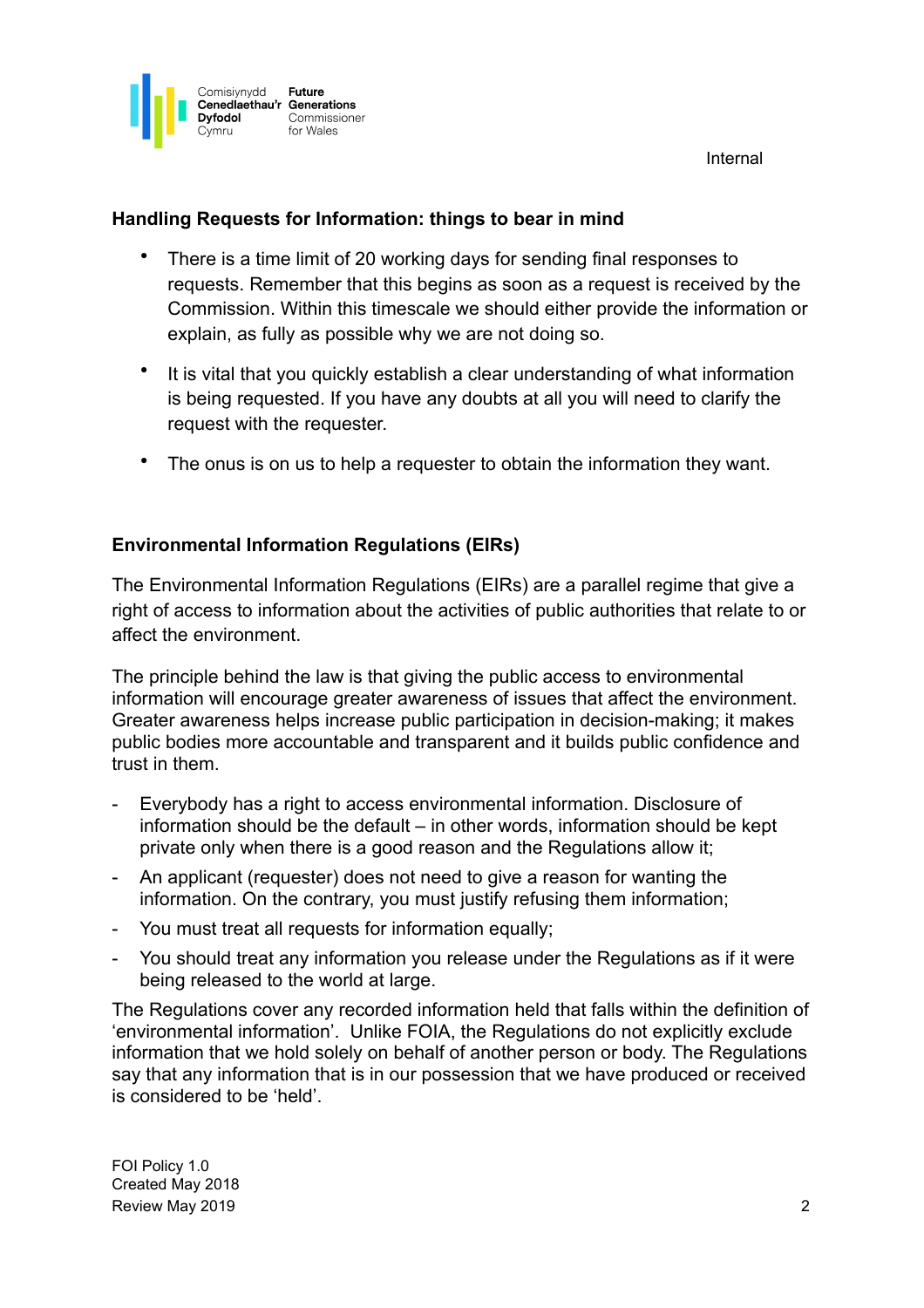

 Internal If a member of the public asks for information, we only have to provide information we already have in recorded form. We do not have to create new information or find out the answer to a question.

#### **For further detailed guidance on EIRs**

[https://ico.org.uk/for-organisations/guide-to-the-environmental-information](https://ico.org.uk/for-organisations/guide-to-the-environmental-information-regulations/)[regulations/](https://ico.org.uk/for-organisations/guide-to-the-environmental-information-regulations/)

#### **Responding to a Request for Information**

The following section describes the process of handling a request from receipt to provision of information to the requestor. Also see Appendix B Checklist.

#### **Stage 1 – receive the request**

- Can the request be handled as a **routine disclosure (a 'business as usual' request)**?
	- $\triangleright$  Requests for a leaflet, or brochure, or information that has previously been released can be treated as 'business as usual'.
	- ➢ Such requests are likely to fall within our **publication scheme** and a response should be sent promptly or within 5 working days.
- Can the request be handled as a '**business as usual' enquiry**?
	- $\triangleright$  Requests which are not for recorded information we hold, but instead ask for your opinion on an issue or ask questions, such as 'please explain your policy on x' or 'please explain your decision to do y', are not requests for information and therefore should be treated as routine correspondence.
	- $\geq$  Such queries should be dealt with in line with our general enquiry handling and customer service guidelines.
- Is it a **request for information** under the FOIA?
	- ➢ Assess whether the request is for **general information**, in which case it falls within the FOIA; or for environmental information in which case it will fall within a separate parallel access regime (EIR); or for the applicant's own personal information in which case it will need to be handled as a subject access request under the Data Protection Act.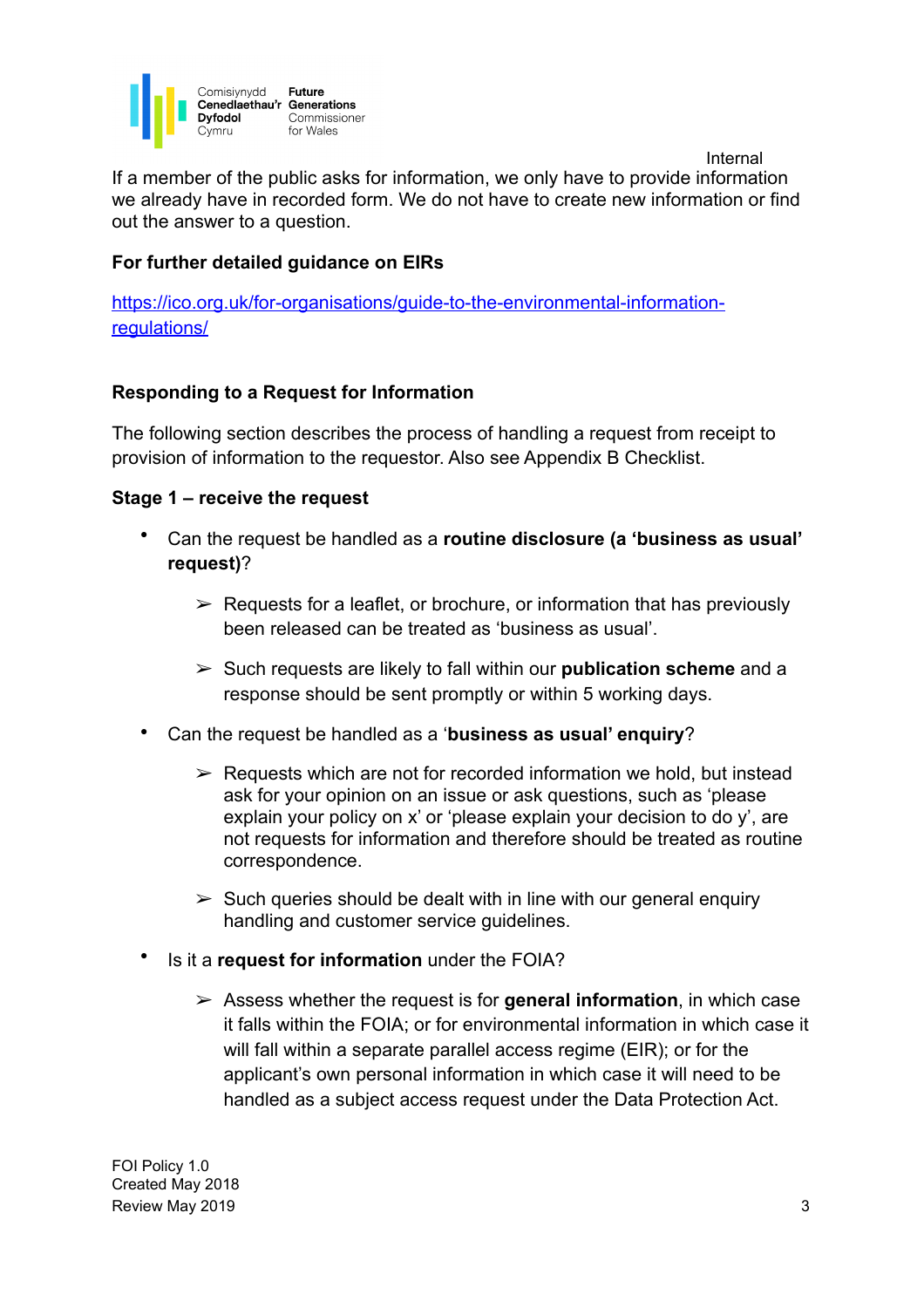

## **Stage 2 – is the request a valid FOIA request?**

- A valid request for information needs to be written (including email), give the name of the applicant, an address for reply (which can include an email address), and include a description of the information required.
	- $\triangleright$  Invalid request? advise and assist the requester
	- $\geq$  Unclear what information is being requested? establish a dialogue with the requester to clarify the request to help identify and locate the information as soon as possible.
	- $\geq$  If a request for information is so imprecise that it is not possible to locate the information and you seek clarification, the 20 working day period does not start until you receive a clarified request which is sufficiently specific for you to identify the information described.
	- $\triangleright$  If clarification does not result in a good enough description to reasonably locate and identify what the requester wants, you may not be obliged to answer the request. However you must be sure that you have done as much as you can to advise and assist before refusing the request.
- If the requester is unable to make their request in writing, for example due to a disability, make a written note of any request made by telephone and confirm this with the requestor. At this point the request is considered a written request.
- Record the request on the Information Request excel spreadsheet. Use the system to maintain a detailed record of the progress of the request. Provide the requester with an acknowledgement of receipt of the request. Inform the requester how their request will be dealt with, and where necessary set out the shared understanding of what has been requested.
- A final response to the request must be sent promptly and, in any case, no later than **20 working days** after the day the request is **received**.

#### o **Repeated or vexatious request?**

FOI Policy 1.0 Created May 2018 Review May 2019 **4 All and Structure Control** 2019 **4 4**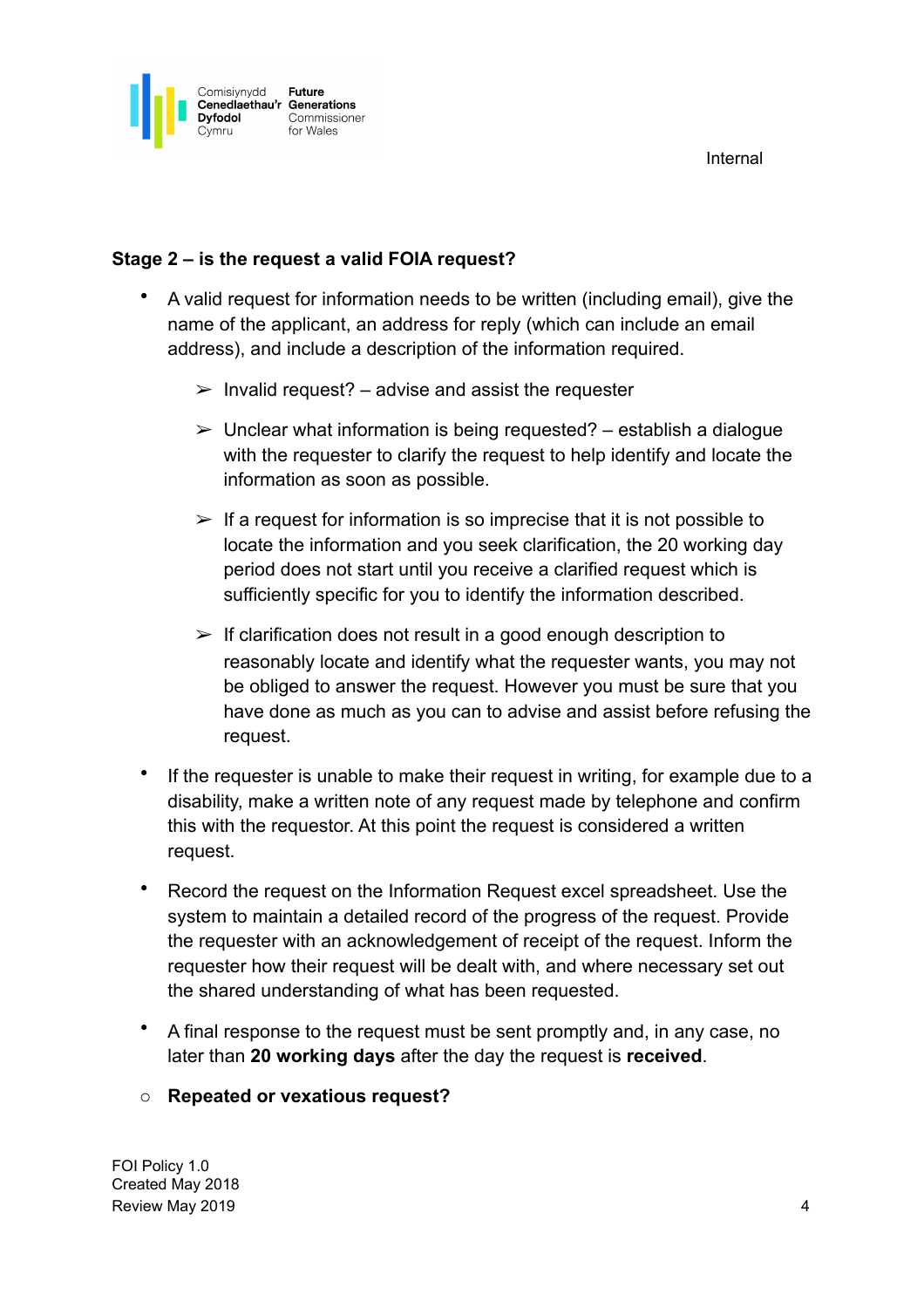

You are not obliged to answer **repeated** requests for information from an individual provided that:

- The request is from the same person,
- We have already answered the request.
- The new request is identical or substantially similar,
- There has not been any relevant change of circumstances since the last request was answered and
- There has not been a reasonable interval since we originally answered.

You are not obliged to provide information in response to **vexatious** requests:

- You will need to consider each new request on its own merits
- A request can be treated as vexatious when its primary purpose is to cause harm or annoyance and not to obtain information

Reasonable advice and assistance should still be provided to the requester.

#### **Stage 3 – establish whether the information is held**

- Consider all recorded information held, regardless of age, format, origin and classification.
- Do relevant searches of all IT systems, check relevant paper records, send an office wide email (Appendix B). Keep a record of the internal searches we have completed.
- If the information is not held, let the applicant know
	- $\triangleright$  Provide advice and assistance other information held, the identity of another body that may hold it, any further explanation

#### **Stage 4 – estimate the cost**

- Requests for information can be refused if they are estimated to take an inappropriate amount of time to deal with.
- Estimate whether the cost of complying with the request exceeds the appropriate limit of £450 -
	- $\geq$  Only consider the following factors when estimating the cost:

Internal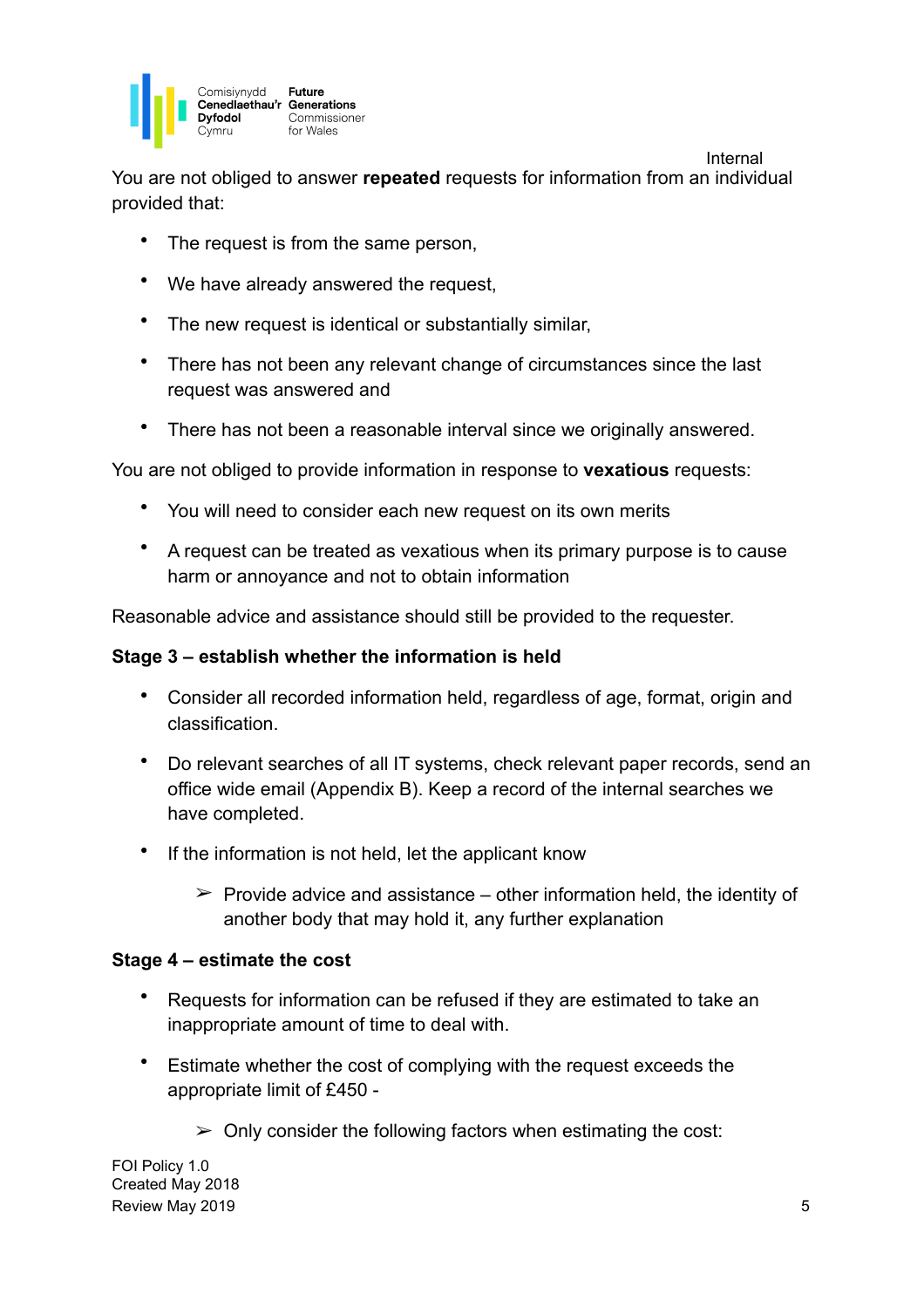

- Determining whether the information is held
- Locating the information or documents containing the information
- Retrieving the information
- Extracting the information from documents
- $\geq$  Costs incurred by staff must be calculated at the rate of £25 per person per hour.
- $\geq$  Consider whether costs can be aggregated (two or more requests for same or similar information made within 60 working days by same person, or different people acting together or as part of a campaign).
- If the cost of complying with the request would exceed the appropriate limit, you can refuse the request, charge a fee, or continue to answer it without charging a fee.
- Notify the applicant:
	- $\geq$  You are still required to confirm or deny whether the requested information is held (unless the cost of this in itself exceeds the appropriate limit).
	- $\geq$  Advise the requester to reformulate their request.
	- $\geq$  Advise and assist the requester on how they can narrow down and refine their request.

#### **Stage 5 – gather the relevant information**

- Gather the information from all relevant internal sources
- Bear in mind the scope of the request select only information which has been asked for

#### **Stage 6 – assess whether the information requested should be disclosed**

- The requester has two rights: the right to be told if we hold the information requested and the right to be given a copy of it.
- Information can be protected by using exemptions. Check whether any exemptions apply. In particular consider whether -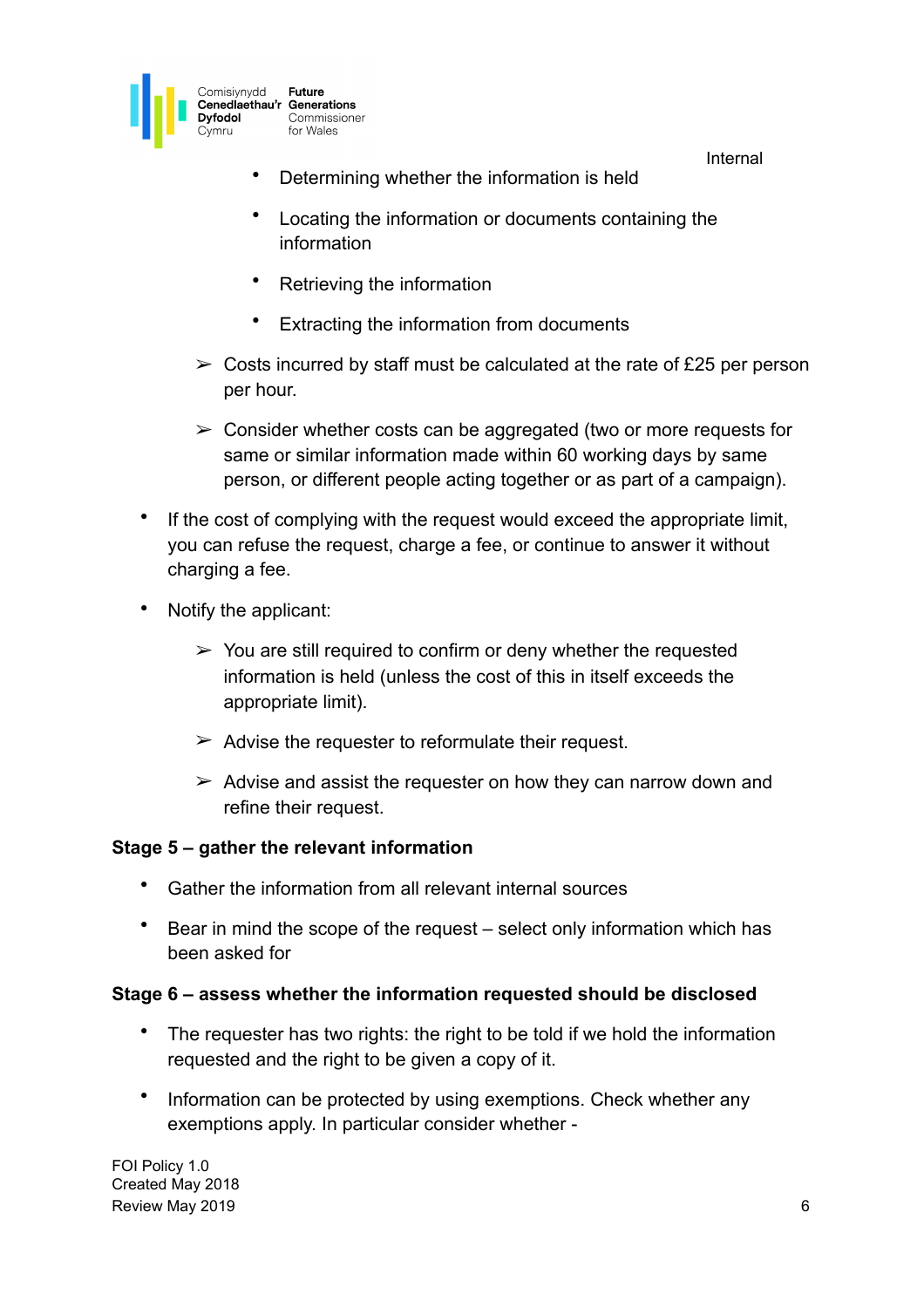



- ➢ any of the information is **personal information**
- ➢ the information is **now, or will soon be publicly available**
- $\geq$  any of the **other exemptions** in the Act apply in particular whether it is information we have received in the discharge of our duties, or the information is of a confidential nature
- See **further explanation of possible applicable exemptions** below.
- If a qualified exemption applies, the public interest in withholding the information has to outweigh the public interest in releasing if information is to be withheld. This assessment will essentially be a matter of judgement on a case by case basis.
- Keep a record of the factors considered when applying a particular exemption and when balancing the public interest test.

## **Stage 7 – other issues and considerations**

- Some information requested might, if released, affect the **interests of third parties.** Where this is the case, third parties should be consulted where it is reasonable to do so.
- It is possible to extend the 20 working day timescale if a qualified exemption is being considered and it is necessary to consider the public interest test. The deadline for a response may be extended by up to a further 20 working days. The requester must be informed that the deadline is being extended and of the exemption(s) being considered.
- Requesters can express a preference about the **means** or **form** in which information is **communicated**. Information may be requested in the form of copies of original documents, a variety of electronic formats, or via an opportunity to inspect the record containing the information. Where practicable and reasonable to do so, you should meet any such request. If you are unable to comply with an expressed preference you should explain why.

## **Stage 8 – charge a fee**

We may charge for information to recover the cost of photocopying, printing and postage where this exceeds £10.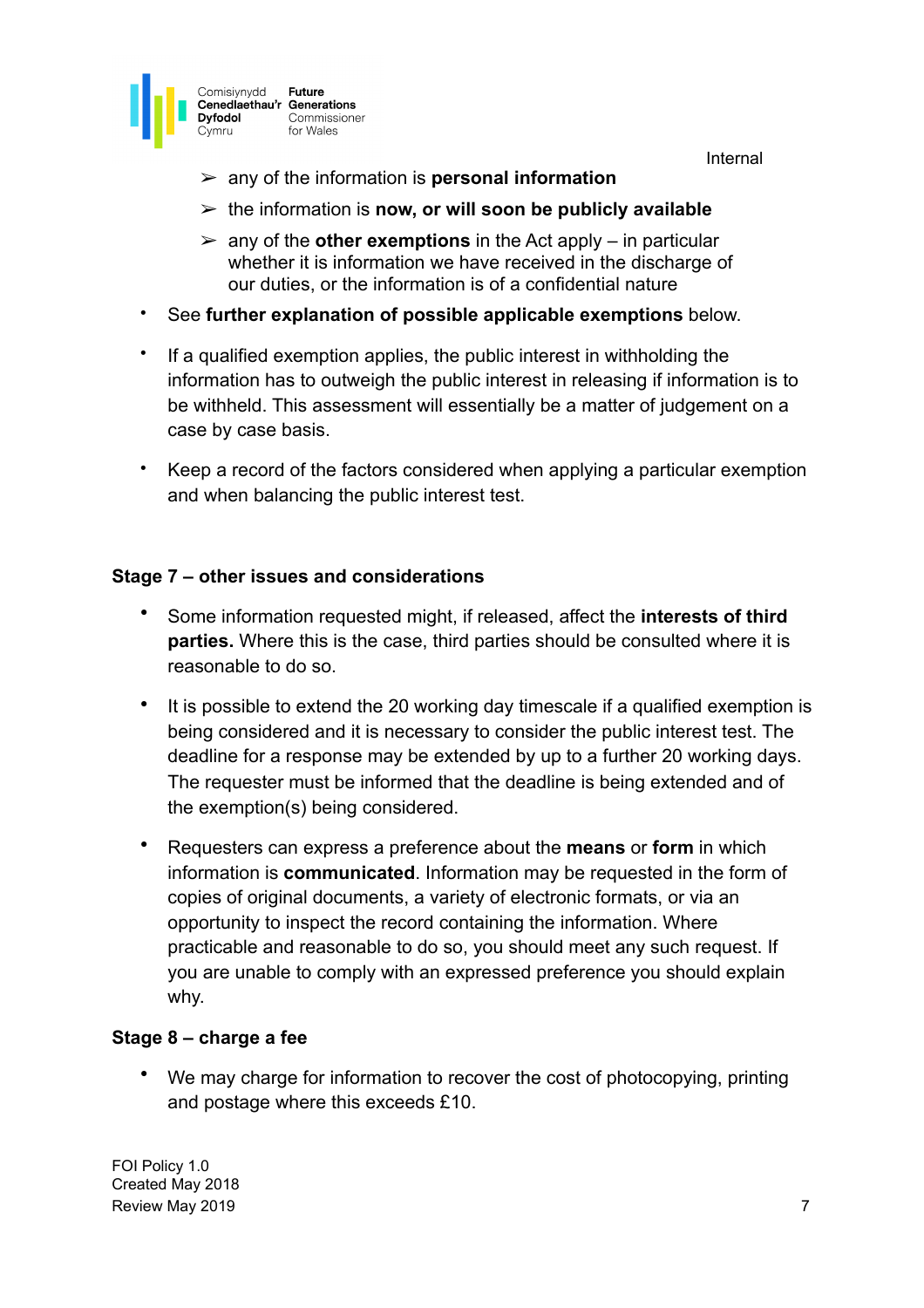

• Issue a fees notice. The requester then has three months to pay the fee, beginning the day the fees notice is given to them.

 $\geq$  The 20 day period is put on hold while you are waiting for the fee to be paid.

Internal

 $\triangleright$  If the requester disputes the fee they can appeal through our complaints procedure.

#### **Stage 9 – fee received**

• The 20 day period resumes the day after the fee is received.

#### **Stage 10 – respond to the request**

- Prepare the information for disclosure (redacting any information where necessary, see further explanation of **redacting** below)
- Tell the requester that you hold the information unless this confirmation is exempt
- Provide a copy of any information unless it is exempt
- Before releasing information you must be satisfied that you have the necessary authority to do so. Obtain senior management sign off.
- If you do not have to confirm or deny whether the information requested is held and/or you are not required to disclose the information because an exemption applies, provide the applicant with a **refusal notice** giving a full explanation of why you are not providing the information:
	- $\geq$  The refusal notice must be clear and specific and it should explain our decision and reasons for withholding the information
	- $\geq$  The notice must specify the section and sub-section of the exemption being applied
	- $\triangleright$  Where more than one exemption is genuinely valid, we should specify all relevant sections and sub-sections separately and clearly state the reasoning behind each of our decisions and the specific information to which each applies
	- $\geq$  If the applied exemption is 'prejudice based', we must explain the likely harm which would arise from disclosure or from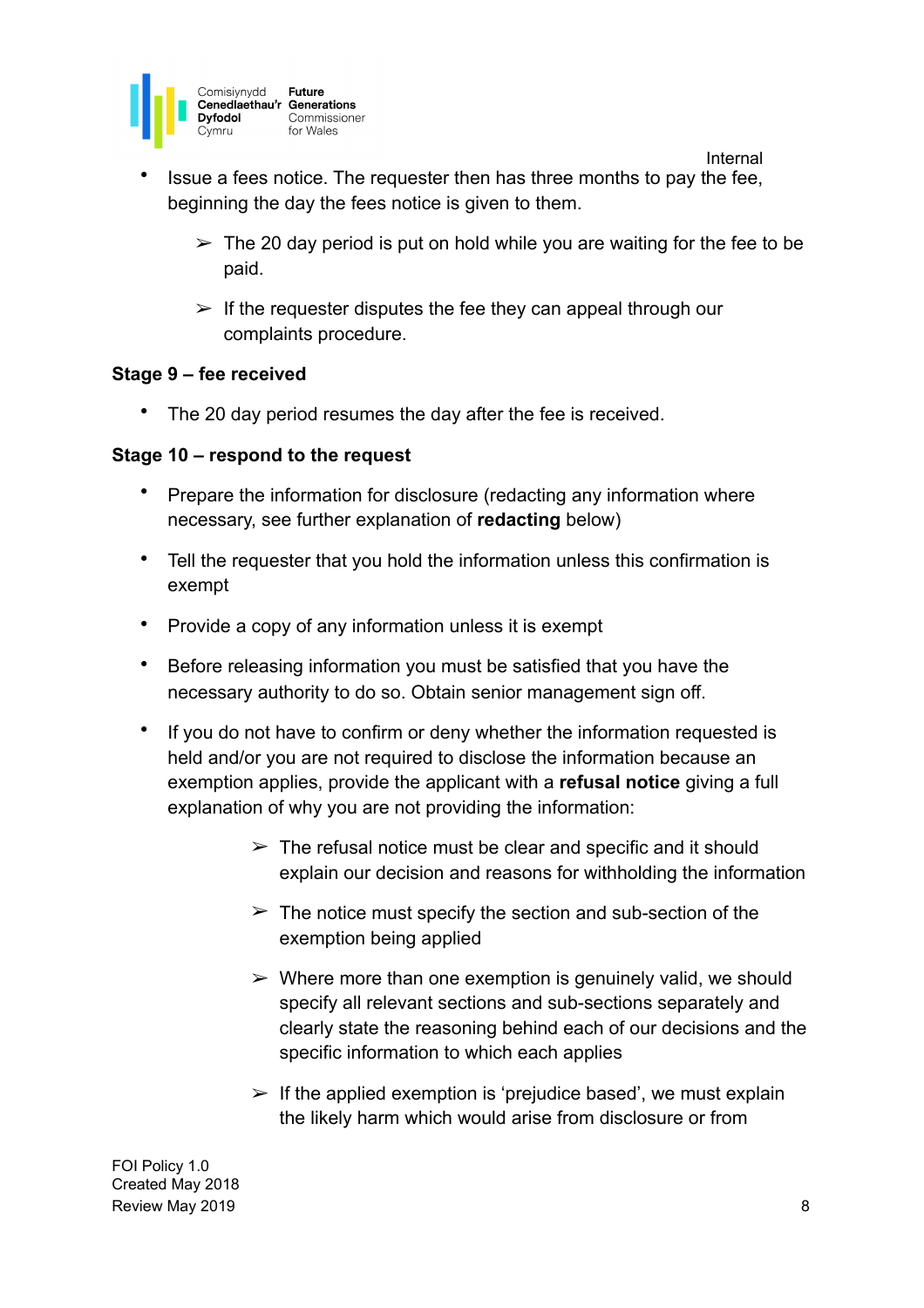

 Internal confirming or denying that the information is held, as appropriate.

- $\triangleright$  If the applied exemption is a qualified one to which the public interest applied, we must assess the public interest test and state our detailed reasoning in the refusal notice.
- $\geq$  The notice must contain information about our complaints procedure and the right of appeal to the Information Commissioner's Office

## **Stage 11 – Appeals**

Applicants may appeal because:

- The response took longer than 20 working days
- Information was withheld and they believe that the exemptions have been wrongly applied
- The calculations of costs is incorrect
- The request has in any other way been mishandled

#### **Particular scenarios to consider**

#### **Information requests from journalists**

If we receive a press related question it may be appropriate to send the answer to the request to a wide range of journalists so that they all get the same information at the same time as there is the assumption that a press release can be given to any journalist and that draft press releases should be withheld until formalised and completed.

#### **Draft documents**

The section 22 information intended for future publication exemption may apply to drafts of documents intended for publication, although it does not apply to drafts in general.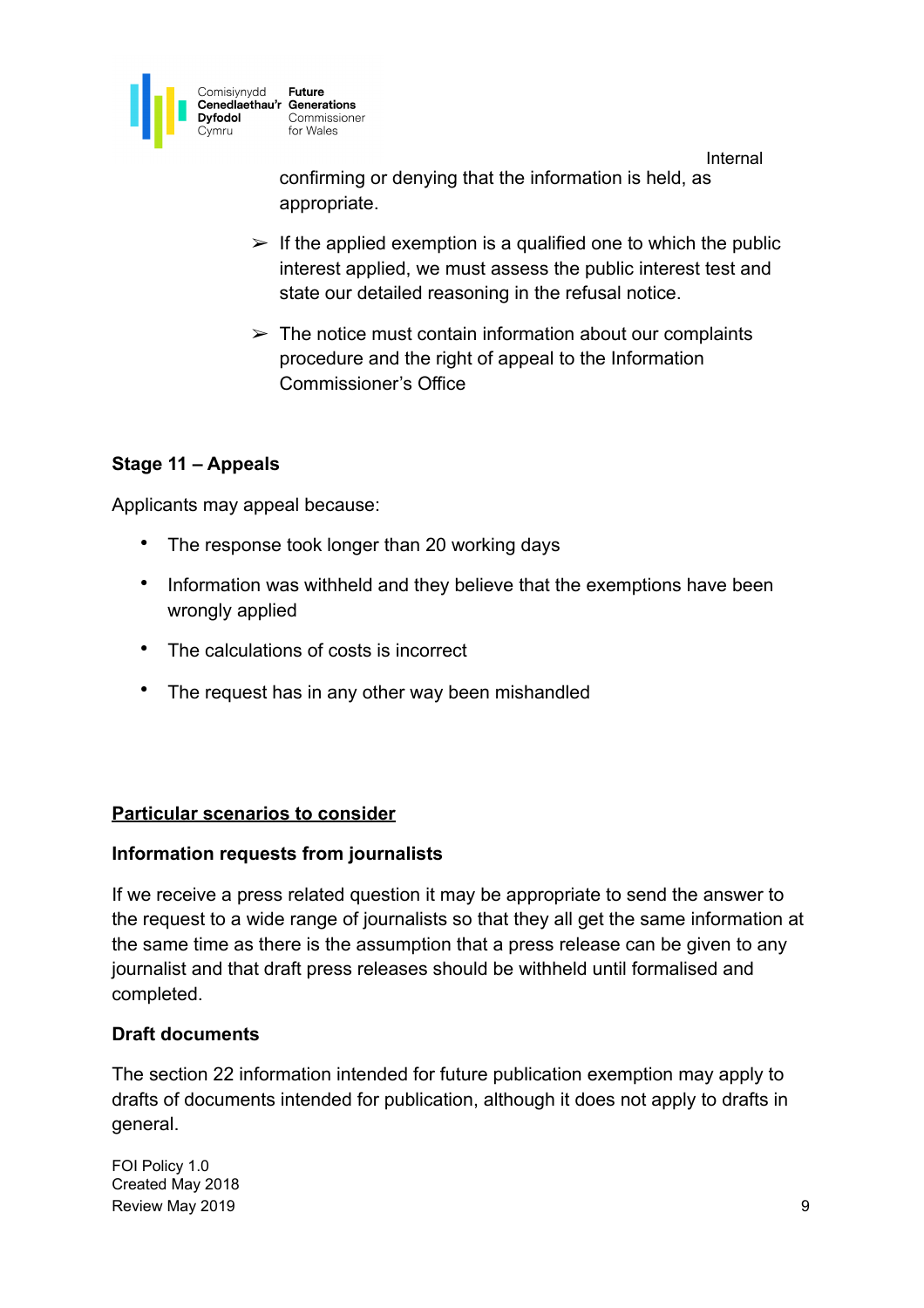

 Internal The key issue is the likelihood of publication. For the exemption to apply there must be a firm intention to publish the information at the time the request is received. The fact that the information contained in a draft form may be subject to amendment or may be omitted from the final published version of the information does not mean that it would be wrong to claim the exemption.

It may be necessary to distinguish between the information which we propose to publish and associated background information, for example discussion papers, which may have been prepared in order to assist in the decision as to publication but are not, themselves intended for publication.

### **Consulting relevant third parties regarding requests**

Disclosure may affect the legal rights of third parties, such as where information is a trade secret or is subject to the common law duty of confidence, or where it constitutes personal information. So as to ensure that such rights are given due regard, we should consult with relevant third parties, except where to do so is impractical or disproportionately expensive. The determination of whether information should be disclosed will, however, remain the decision of the Commission.

#### **Environmental Information**

Information requested containing environmental information should be handled in accordance with the parallel information regime – the Environmental Information Regulations (EIRs). See information above.

#### **Redacting Guidelines**

- As the FOIA refers to the release of information rather than documents it may be appropriate to release just some of the information within a document.
- Any potentially sensitive information not relevant to the request or for which disclosure was not authorised should be removed or 'redacted' in the copy sent to the requester.
- This will involve going through a document line by line.
- Take care when information has to be redacted.
- Deletions in MS Word can be reversed if a document is sent electronically.

FOI Policy 1.0 Created May 2018 Review May 2019 10 and the state of the state of the state of the state of the state of the state of the state of the state of the state of the state of the state of the state of the state of the state of the state of the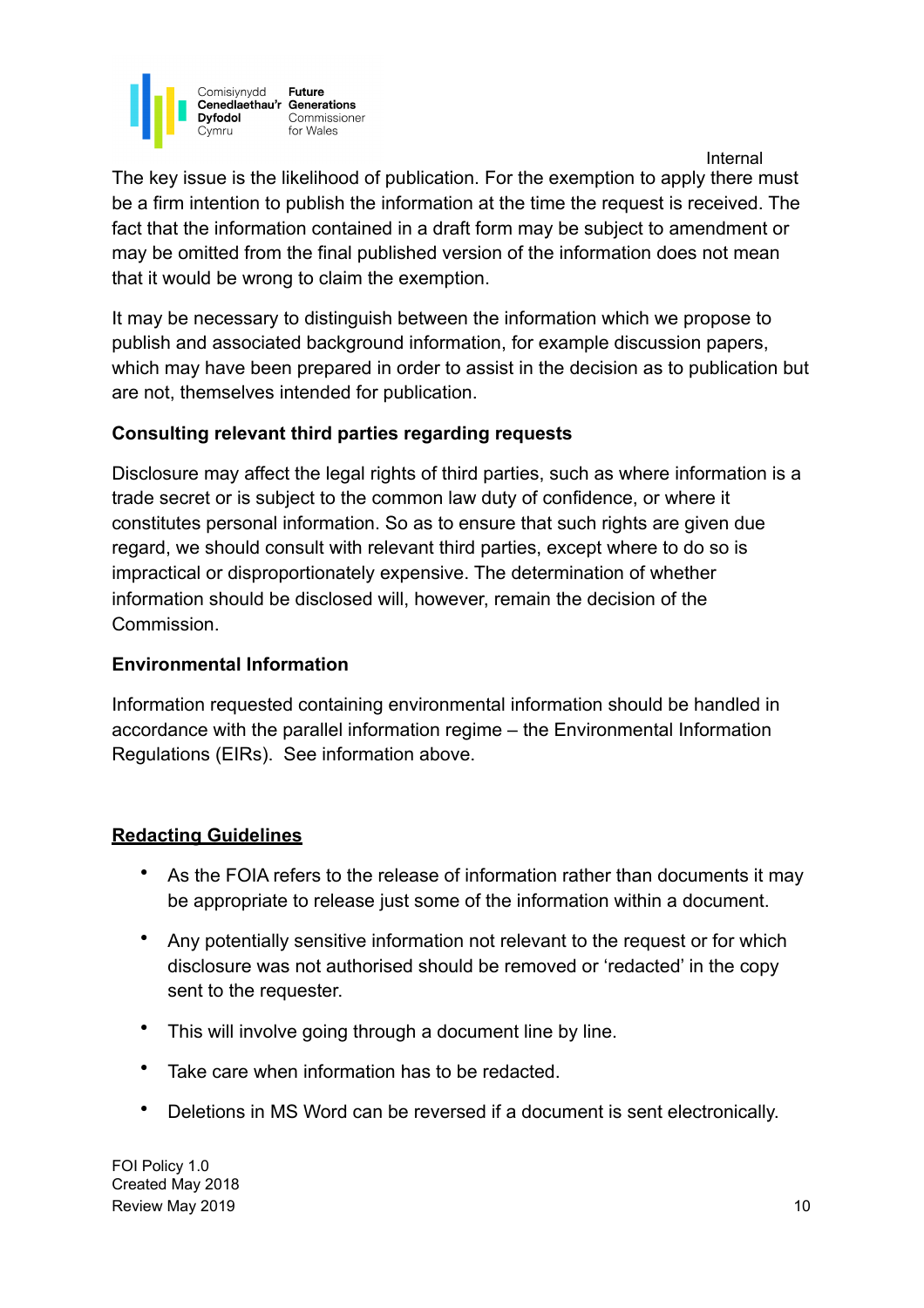

- If text is blacked out with a marker pen it can remain legible when photocopied.
- If a redacted document is transmitted electronically, it should be saved as a pdf file, or scanned and saved as an image file.
- The safest way to redact hard copy documents is by copying the original document, cutting out the redacted sections and photocopying the remaining text.
- It is possible that some information contained in a document will not be relevant to the request that has been made. In this case it will generally be appropriate for these sections of the text to be removed. However, if you are satisfied that there is no sensitivity about the additional information, you could consider releasing the whole document.
- Remember we have a duty to, as far as possible, assist requesters by ensuring that they receive the information in the form most suitable for them.

#### **Internal Review**

If a requestor is dissatisfied with our response (for example, this could be in relation to time taken, assistance given or information provided) they may request that we undertake and internal review of the handling of the request.

A requestor may go directly to the ICO to make a formal complaint. The ICO normally requires that the requestor goes through the internal review process before they will consider the complaint so it is an opportunity to take another look at what we have done and to correct anything we can.

The Internal Review should be carried out promptly and by a different person to the one who managed the original request.

The outcome of the Internal Review should be agreed by a member of the senior staff team.

Timescale – not proscribed but you should aim to complete within x working days and communicate this timescale to the requestor.

Documentation – ensure all aspects of handling the Internal Review are documented carefully.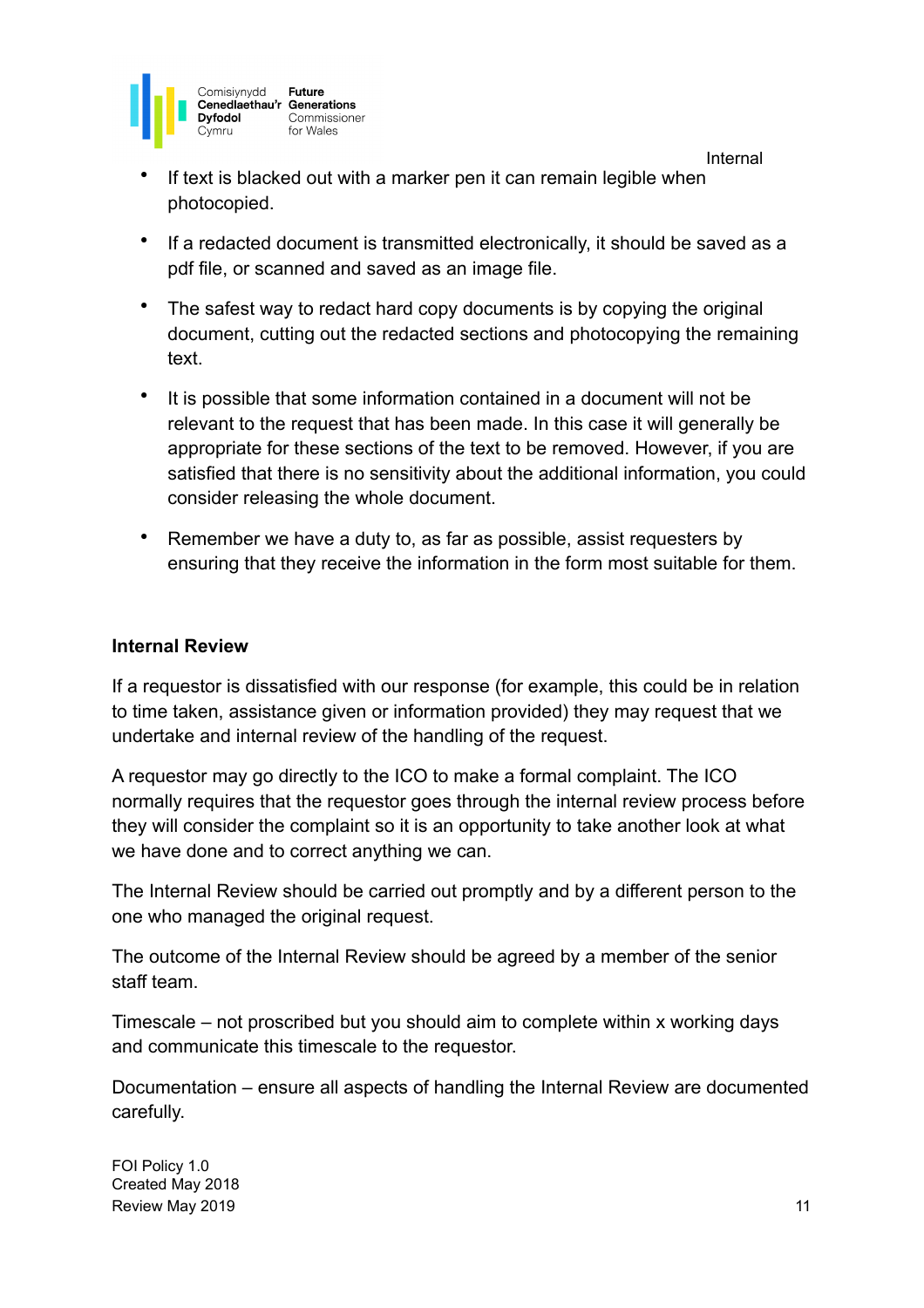

#### **Consider the following:**

**Timescales** 

- Were timescales met? If not was this and the reasons for it communicated to the requestor?

Duty to assist

- Review communication, tone and content
- Other bodies more likely to hold information sought?

Clarification of scope of request

- Was the original request clear? Did we seek clarification?
- Did the request relate to personal information?

Identification of information relevant to the request

- Was the proscribed process followed?
- If further information is identified, say so and provide it.

Application of exemptions

- Correctly applied?
- Public interest test?

#### Redaction

- Has information intended for release been incorrectly redacted?

Payment of fees

- Correctly calculated and applied?

#### **Supporting Policies**

Information Governance Policy

IT Security & Acceptable Use Policy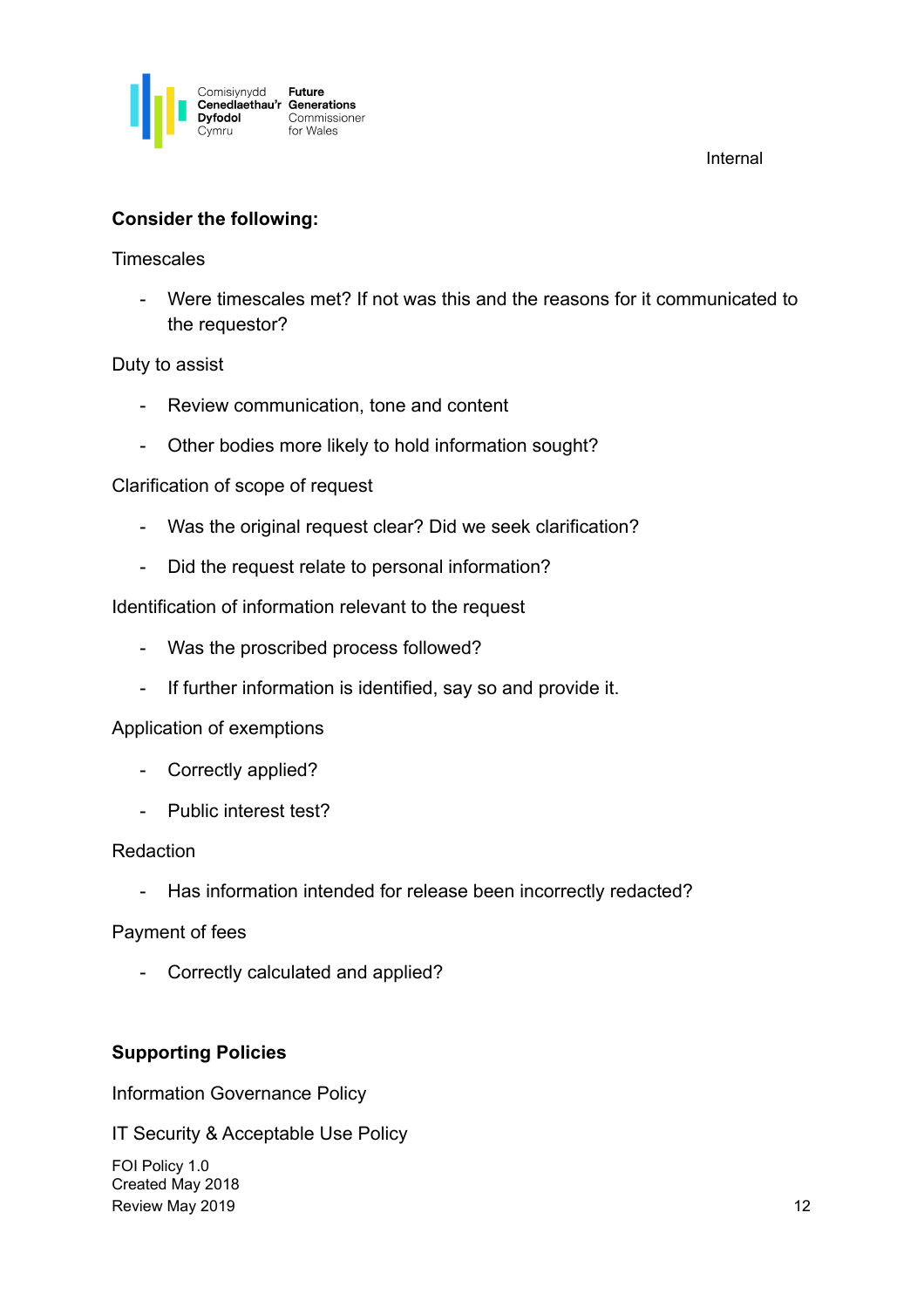

Information Security Policy

Data Protection (DP) Policy

Data Breach/Loss Policy & Guidance

### **Appendices**

### **Appendix A - Request for Information Checklist**

| Responding to a request for information              |                                                                                               |
|------------------------------------------------------|-----------------------------------------------------------------------------------------------|
| Request for information received:                    | Assign unique ref number (e.g.<br>18001JL) -year, number in sequence,<br>officer initials)    |
| Record date and method of request                    | e.g. email, post, verbal, text, Twitter                                                       |
| Initial Assessment - 'business as<br>usual"? If yes: | Respond, provide information/<br>signpost, close case -query recording<br>system eg excel DB? |
|                                                      |                                                                                               |
| If not simple 'business as usual'<br>request:        | Assign to responsible officer                                                                 |
|                                                      | Open response file                                                                            |
|                                                      | Assign ref number, identify 20 day<br>deadline.                                               |
|                                                      | Set 'Information Agreed' date 5 days<br>prior to response date?                               |

FOI Policy 1.0 Created May 2018 Review May 2019 13

Internal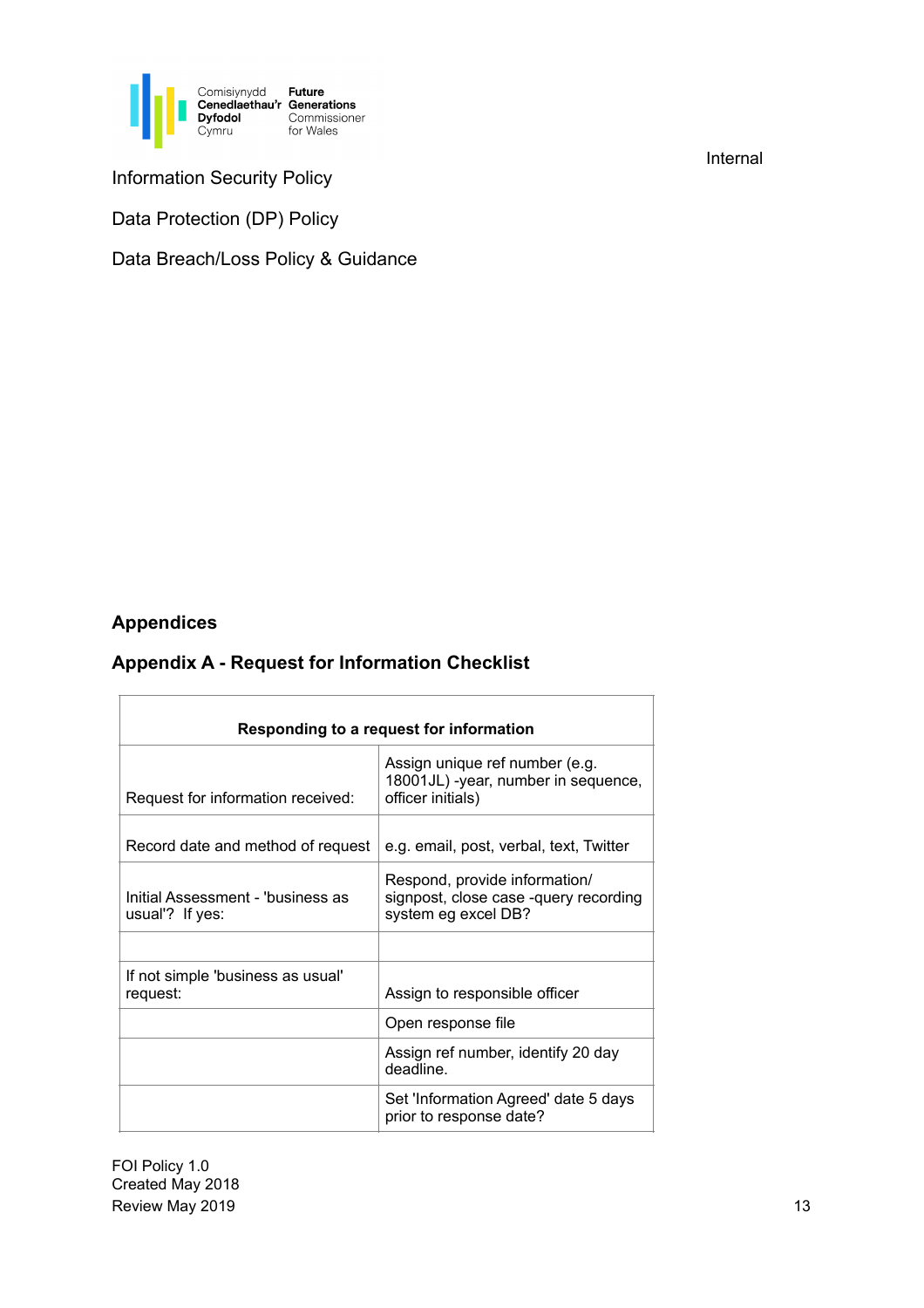

|                                | Ensure you understand scope of<br>request eg is it FOI/EIR/SAR?<br>EIRdeadline?                                                                                                                                                                                                                                                              |
|--------------------------------|----------------------------------------------------------------------------------------------------------------------------------------------------------------------------------------------------------------------------------------------------------------------------------------------------------------------------------------------|
|                                | Send out immediate email to staff<br>(see std text in FOI Policy)                                                                                                                                                                                                                                                                            |
|                                | Log date sent. Give 5 days to<br>respond yes/no                                                                                                                                                                                                                                                                                              |
|                                | Respond to enquirer e.g. 'thank you<br>for your request for information<br>(include text of enquiry). Since this<br>relates to (your pd/info held by the<br>FGC) this request will be dealt with as<br>a foi/eir/sar request'.                                                                                                               |
|                                | 'To help us to identify the information<br>you require could you please provide<br>the following details                                                                                                                                                                                                                                     |
|                                | NB Personal Data (PD) is exempt<br>under s40 of FOIA but if it is pd of<br>individual considered instead as a<br>SAR. See DPA policy/guidance for<br>information about responding to SAR<br>and other rights under GDPR                                                                                                                      |
| Format and method of response  | Welsh? Allow additional time in your<br>planning if translations or<br>transcriptions to other media are<br>required.                                                                                                                                                                                                                        |
|                                |                                                                                                                                                                                                                                                                                                                                              |
| Payment due?                   | Is a Fee payable? Eg for cost of<br>copying, Clock stops until any<br>payment is received.                                                                                                                                                                                                                                                   |
|                                | Record date payment is received.<br>Clock starts                                                                                                                                                                                                                                                                                             |
|                                |                                                                                                                                                                                                                                                                                                                                              |
| Clarification of broad request | 'Once we have received this<br>clarification and any fee due We aim<br>to respond with the information you<br>have requested as soon as we can<br>within the 20 day timescale. If for any<br>reason we are not likely to be able to<br>comply with this timescale we will<br>contact you again to explained and<br>give you a revised date'. |
| Preparing your response        | Gather info identified within scope of<br>request                                                                                                                                                                                                                                                                                            |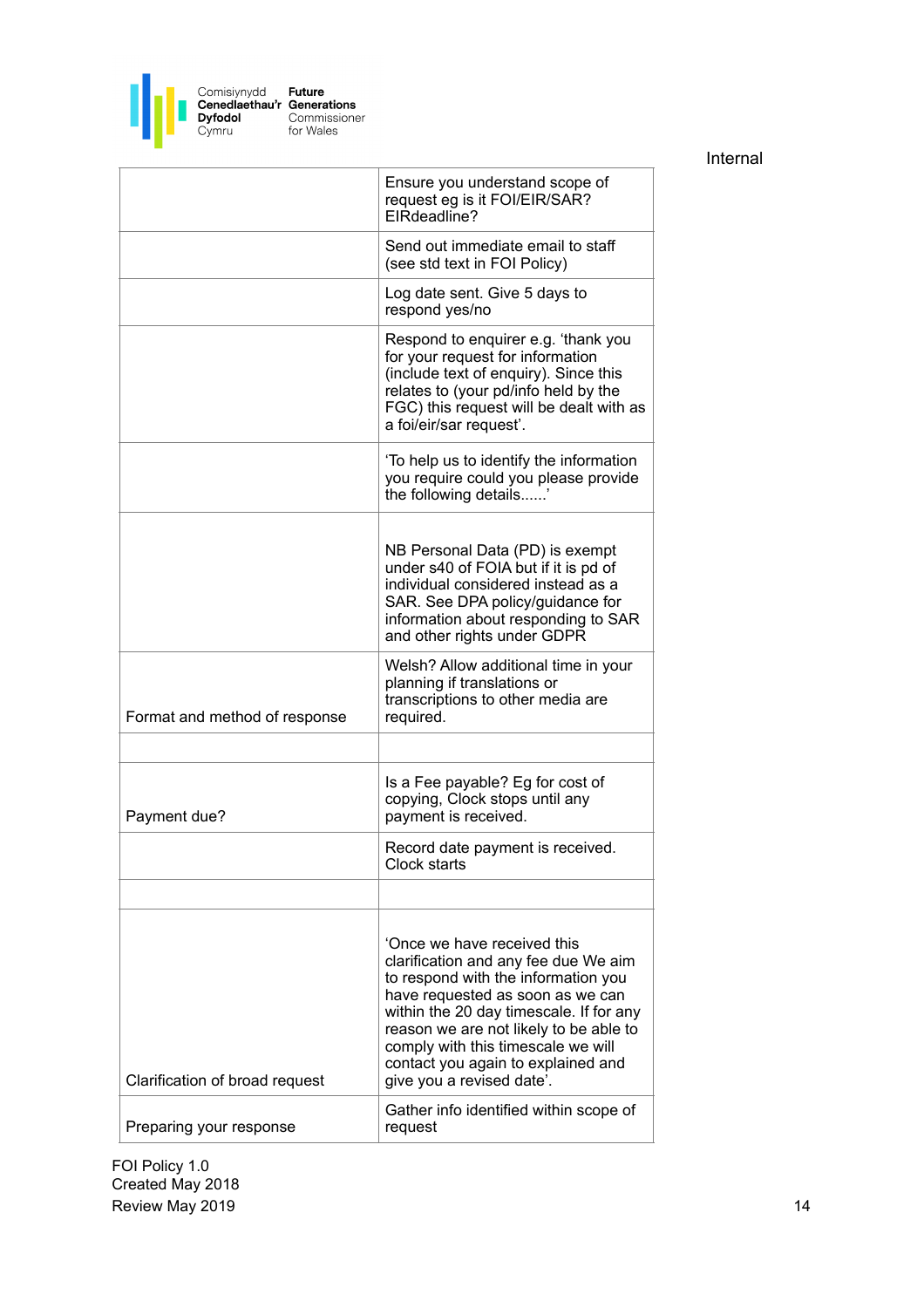

|                                         | Assess for issues eg 3rd party data,<br>PD.                                                                                                              |
|-----------------------------------------|----------------------------------------------------------------------------------------------------------------------------------------------------------|
|                                         | Check exemptions?                                                                                                                                        |
|                                         | Qualified exemptions - conduct a PIT                                                                                                                     |
|                                         | Redaction required?                                                                                                                                      |
|                                         | Prepare final information and<br>response letter eg if exemptions have<br>been applied.                                                                  |
|                                         | Senior officer to check final response                                                                                                                   |
|                                         | Sendcopy of information and<br>response to enquirer in format<br>requested.                                                                              |
|                                         | Add to disclosure log.                                                                                                                                   |
|                                         | Close case                                                                                                                                               |
| Information not held                    | If no information held prepare refusal<br>letter eg info not held, info for future<br>publication.                                                       |
|                                         | Be helpful, other orgs may hold info<br>sought, .                                                                                                        |
| Information not provided                | If information requested is heldbut not<br>provide prepare refusal letter that<br>details exemptions applied eg info<br>intended for future publication. |
|                                         | Add "if you are dissatisfied with the<br>way this request has been dealt with<br>you can request an internal " review,<br>timescale and info provided.   |
|                                         | Include ICO contact details                                                                                                                              |
|                                         | Record all contact with/from enquirer.<br>See File Cover Sheet                                                                                           |
|                                         | If request is contentious ensure you<br>seek legal view ASAP.                                                                                            |
|                                         | NB you can contact the ICO but they<br>can only advise in broad way.                                                                                     |
|                                         |                                                                                                                                                          |
| <b>Internal Review request received</b> |                                                                                                                                                          |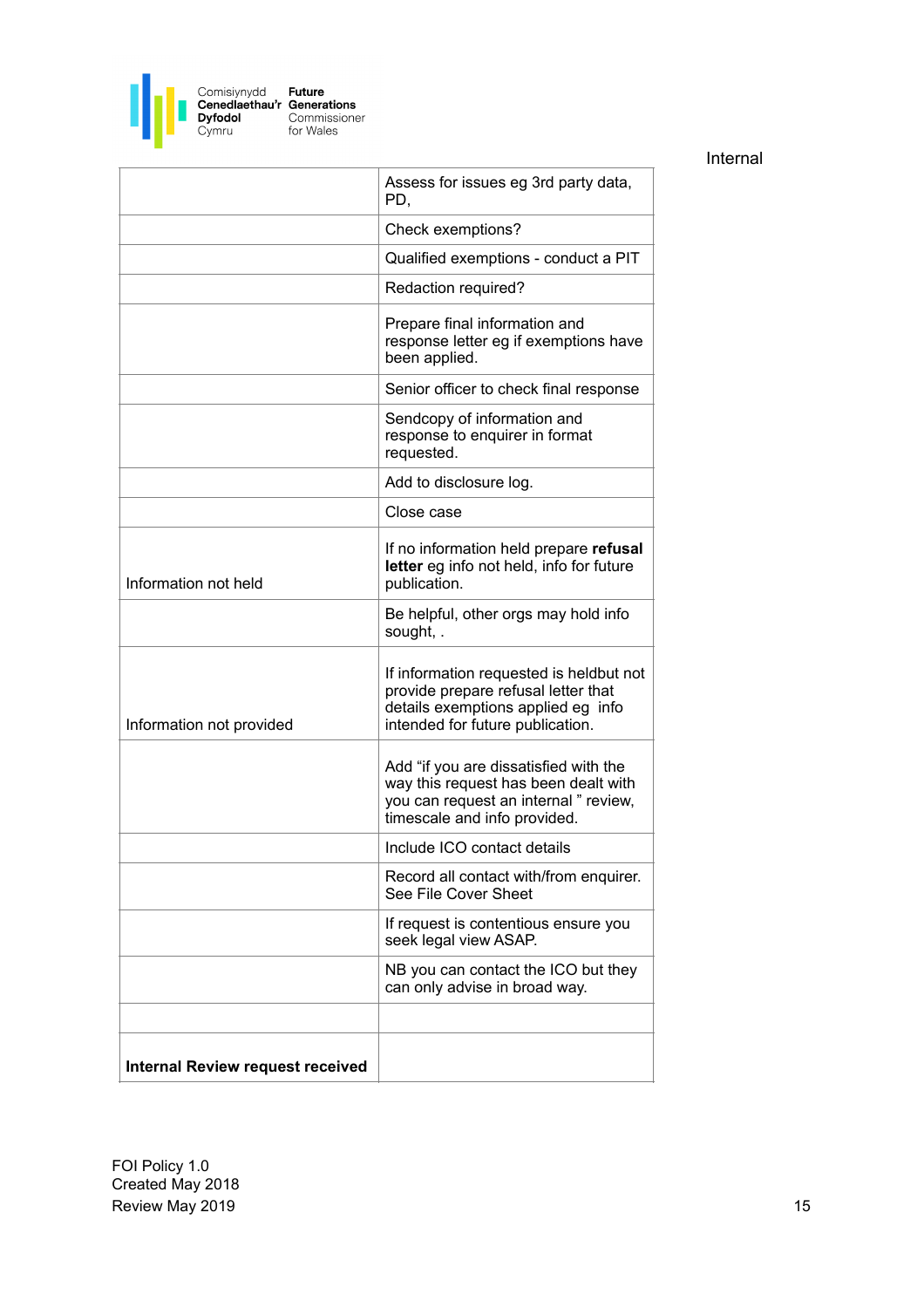

| You are required to consider your<br>handling of the request - duty to<br>assist, timescale of response and<br>information provided | Record date received                                                                                                                                                                                                                |
|-------------------------------------------------------------------------------------------------------------------------------------|-------------------------------------------------------------------------------------------------------------------------------------------------------------------------------------------------------------------------------------|
|                                                                                                                                     | Assign ref no and identify original<br>request and file                                                                                                                                                                             |
|                                                                                                                                     | Identify senior officer to conduct<br>review                                                                                                                                                                                        |
|                                                                                                                                     | Respond to enquirer-                                                                                                                                                                                                                |
|                                                                                                                                     | Eg 'We have received your request<br>for an internal review of our handling<br>of your request for information (ref<br>no)'                                                                                                         |
|                                                                                                                                     | include - estimated response time,<br>what you will consider - timescale,<br>info provided                                                                                                                                          |
|                                                                                                                                     |                                                                                                                                                                                                                                     |
| Response to complainant - IR                                                                                                        | e.g. 'IR has been completed, I have<br>considered the following aspects of<br>the handling of your request'                                                                                                                         |
|                                                                                                                                     | Timescale - 'The Act requires that we<br>respond to your request for<br>information within 20 working days. It<br>also allows clock stops if further<br>clarification is required or fee payable.<br>In your case I have found that |
|                                                                                                                                     | Information provided- 'I have<br>reviewed the information held by the<br>OFGC that relates to your request<br>and I can confirm that all info held by<br>us was provided to you'                                                    |
| <b>Exemptions Applied/PIT</b>                                                                                                       | I have considered your request/<br>release very carefully, and applied a<br>Public Interest Test (PIT) as required<br>by this exemption. I find that the<br>exemption was correctly/incorrectly<br>applied'.                        |
| Ensure you document your<br>application of PIT and your<br>rationale for your actions.                                              | Consider your Duty to Confirm or<br>deny*                                                                                                                                                                                           |
|                                                                                                                                     | If you remain dissatisfied you may<br>make a complaint to the ICO.                                                                                                                                                                  |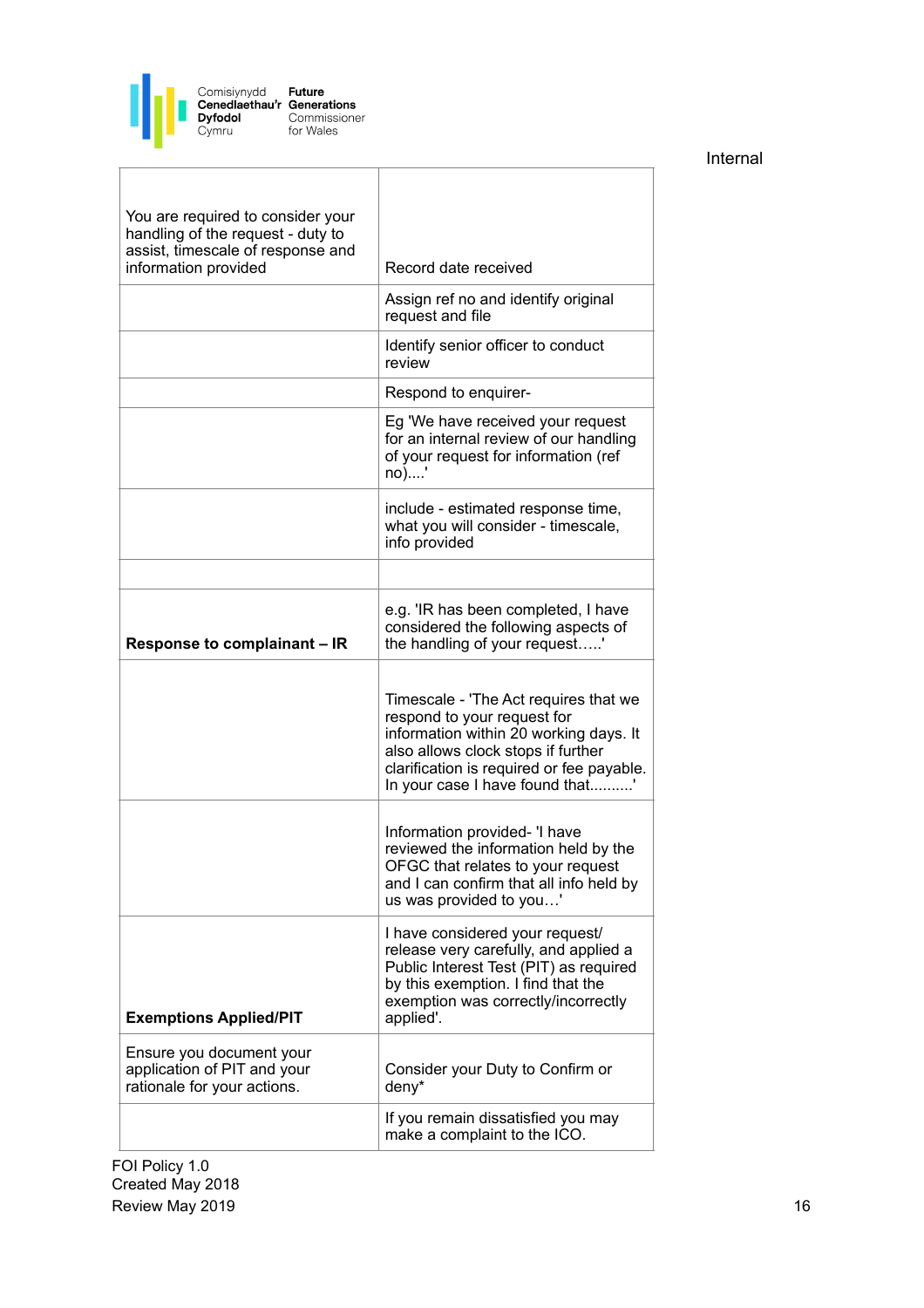

|                                            | Provide contact details ICO                                                                                                                                                                                                   |
|--------------------------------------------|-------------------------------------------------------------------------------------------------------------------------------------------------------------------------------------------------------------------------------|
|                                            | NB - If any info was missed the first<br>time explain why, apologise and<br>provide it.                                                                                                                                       |
|                                            |                                                                                                                                                                                                                               |
| Response to ICO in event of a<br>complaint | Record keeping = evidence of actions                                                                                                                                                                                          |
|                                            | ICO wil ask for your response to<br>complaint. Provide a full and factual<br>response. Ensure you include any<br>details that is particular to the<br>Commissioner's role and duties under<br>legislation.                    |
|                                            | Your record keeping of details of<br>original request and IR will be key.<br>Provide copies of responses and infor<br>provided if required, include<br>protective marking if necessary.<br>Record details of response to ICO. |
|                                            | If mistakes have been made, say so<br>and details any actions taken to<br>correct this.                                                                                                                                       |
|                                            |                                                                                                                                                                                                                               |

#### **Appendix B - FOI Request File Coversheet**

#### **File Coversheet**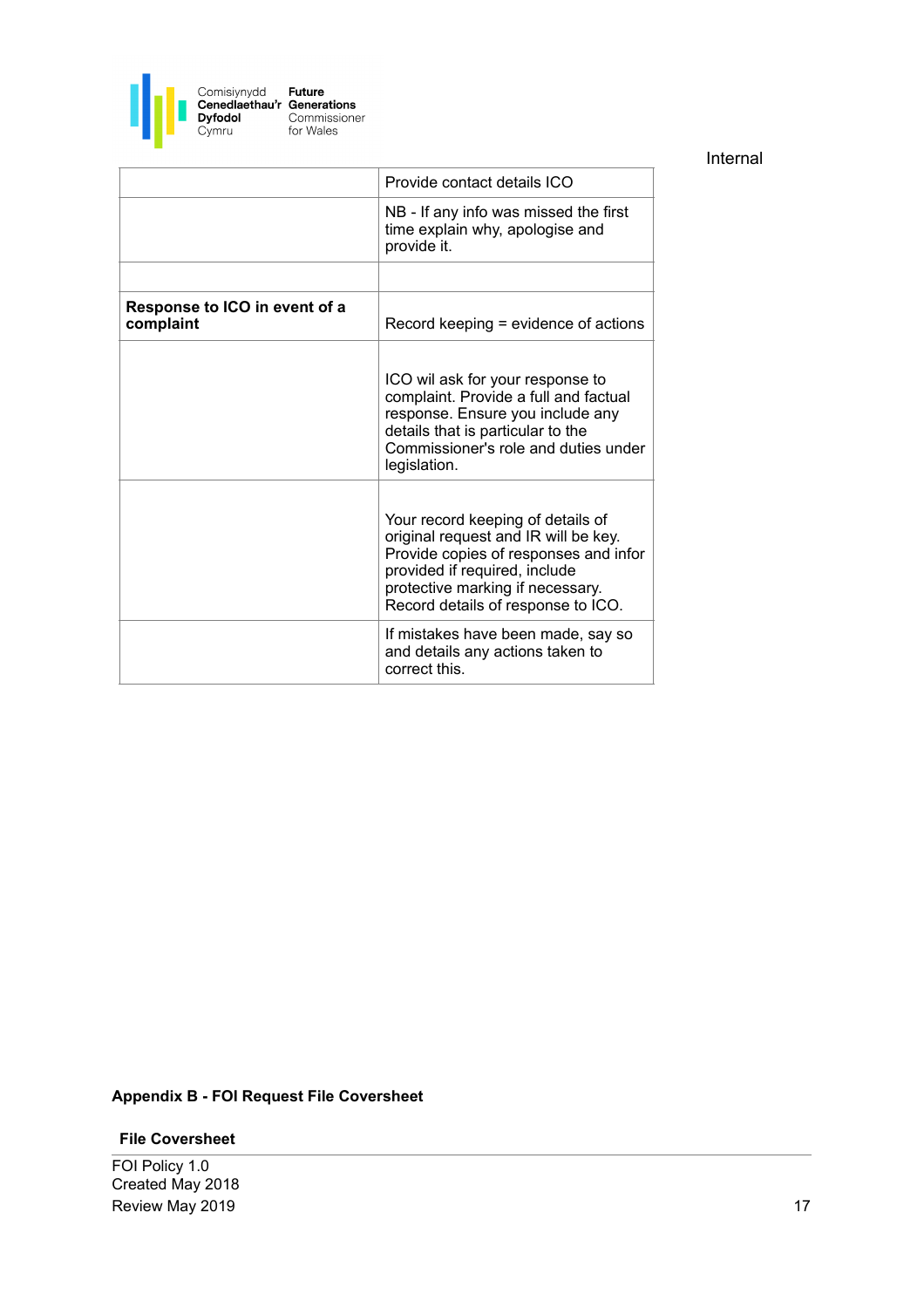

|                                                | Internal           |
|------------------------------------------------|--------------------|
| <b>Action</b>                                  | <b>Notes/Dates</b> |
| <b>Requestor Name</b>                          |                    |
| Case Ref No.                                   |                    |
| Date Received                                  |                    |
| Request for Personal Information of Requestor? |                    |
| Request for Public Information                 |                    |
| Business as usual request?                     |                    |
| Response by (20 days)                          |                    |

| <b>Communication with Requestor</b> | <b>Notes/Dates</b> |
|-------------------------------------|--------------------|
|                                     |                    |
|                                     |                    |
|                                     |                    |
|                                     |                    |
|                                     |                    |

| <b>∣ Case Closed</b>         | <b>Notes/Dates</b> |
|------------------------------|--------------------|
| Information Provided/Refused |                    |
| Notice provided to requestor |                    |

| <b>Request for Internal Review</b> | <b>Notes/Dates</b> |
|------------------------------------|--------------------|
| Received                           |                    |
| Allocated to Officer               |                    |
| Review completed                   |                    |
| Decision communicated              |                    |

| <b>Communication with ICO</b> | <b>Notes/Dates</b> |
|-------------------------------|--------------------|
|                               |                    |
|                               |                    |
|                               |                    |
|                               |                    |
|                               |                    |